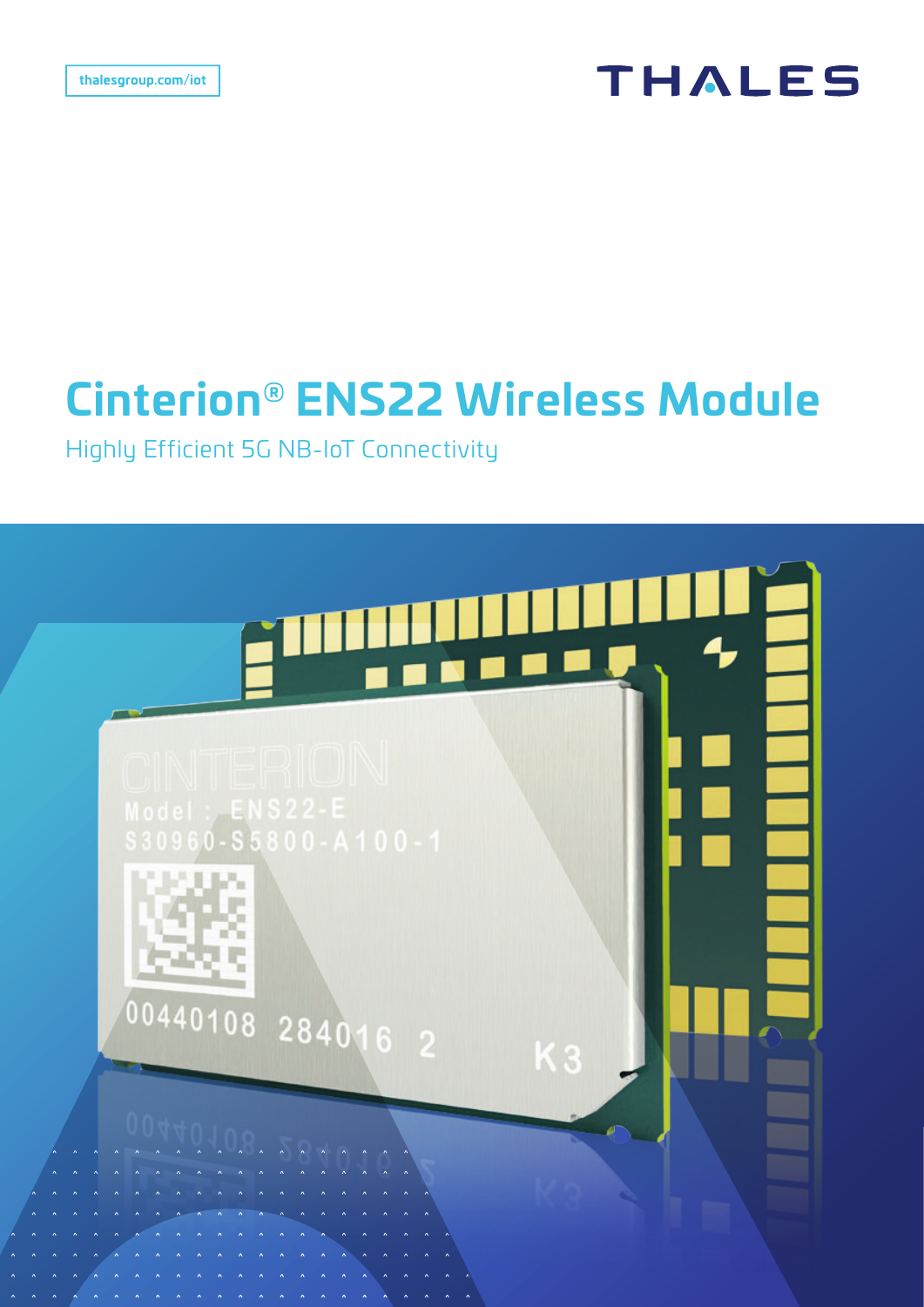# **Cinterion® ENS22 Wireless Module**

Highly Efficient 5G NB-IoT Connectivity





The Thales Cinterion® ENS22 IoT wireless module marries future 5G connectivity with expanded coverage and enhanced security features to connect and protect industrial IoT solutions. Delivering data speeds up to 27 Kbit/s downlink and 63 Kbit/s uplink, the ENS22 IoT module is ideal for long life data-only solutions such as utility meters and smart city solutions.

# Key Features

The Cinterion ENS22 IoT module platform offers a suite of NB-IoT connectivity solutions optimized specifically for IoT applications and prepared to support release 14 without the need to migrate to a new chipset. It delivers Five Band LTE (3, 5, 8, 20, 28) connectivity with deep indoor coverage and extended range in rural areas. The module offers a built-in IP stack which supports a range of internet services protected by an enhanced security concept. An optional integrated MIM authenticates IoT devices, encrypts data, and securely manages connection to cellular networks. An optional embedded Secure Element offers an added layer of security for extra sensitive applications.

Incremental Firmware Over The Air (FOTA) updates allow revision of only the portion of code that needs updating, saving power and bandwidth to extend the life span of IoT solutions. The module's simplified power supply design and advanced management system extends battery lifetime and improves TCO.

# Industrial Famiy Benefits

The Cinterion ENS22 IoT wireless module is part of Thales's Industrial family, which offers reliability, M2M-optimized features and extreme efficiency for a range of cellular standards from 2G to 3G to LTE Cat. 1 and other Low-Power Wide-Area categories including LTE-M. All Industrial modules share an identical footprint enabling seamless backward and forward migration to protect your IoT investment as technology needs change. Smart module variants with embedded systems powered by Java and Linux improve design simplicity and Total Cost of Ownership. All Cinterion modules are compatible with Thales's comprehensive suite of solutions, services and platforms that help enterprises Connect, Secure and Monetize™ IoT technology.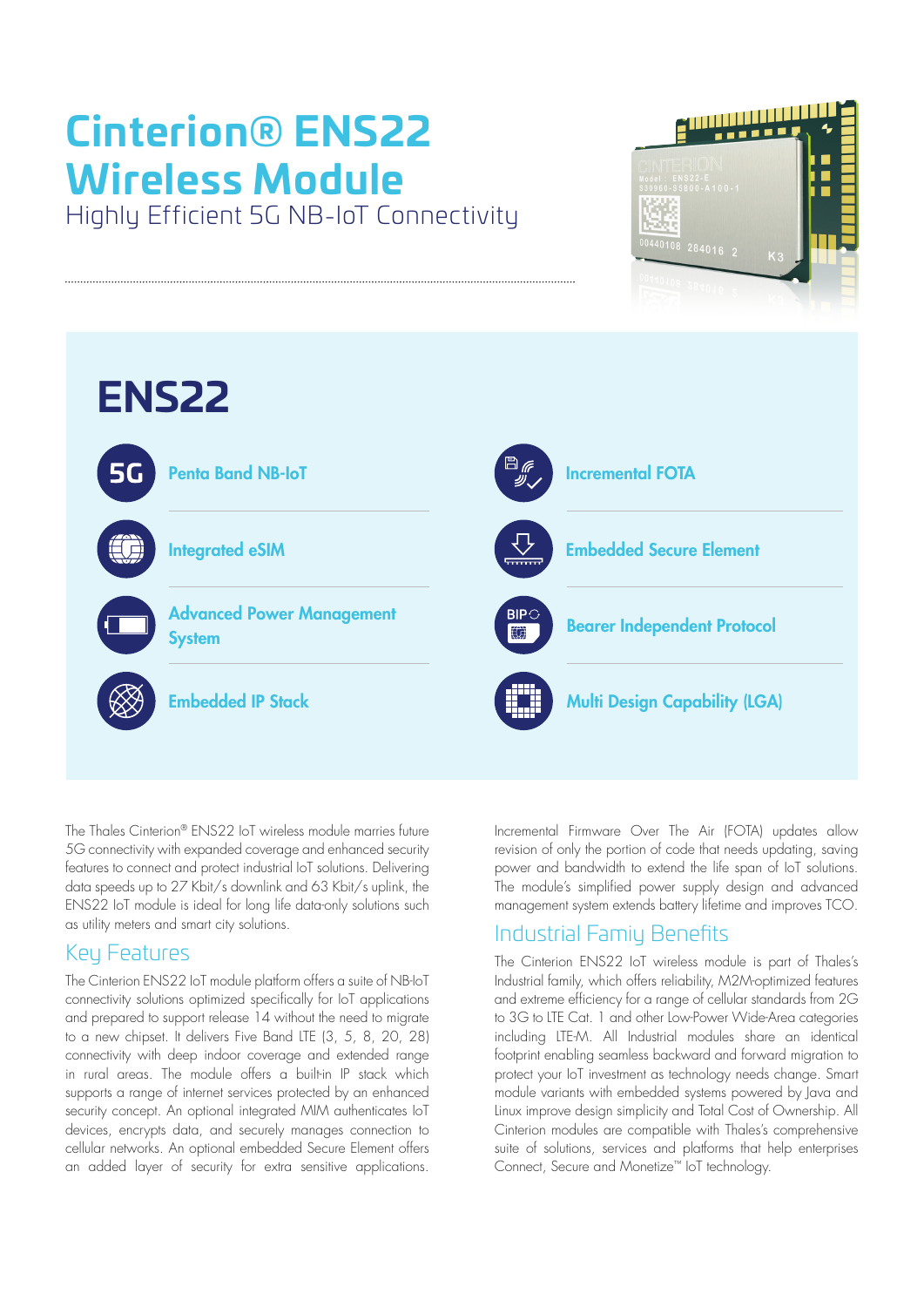# Highly Efficient 5G NB-IoT for Industrial Applications



#### IoT Advanced Power Saving

In addition to standard 3GPP power saving capabilities, the module's advanced power management system lowers energy consumption under varying network scenarios, including for networks that do not yet support PSM/eDRX features.

## The Thales Advantage

Since 1996, Thales has been pioneering market-leading M2M and IoT products that keep our customers on the leading edge of innovation. Unique value added benefits include:

- **T** Trusted partner to 450+ global MNOs ensures products evolve in sync with networks and modules are pre-certified for all global mobile networks
- **Core competency in MIM, SIM and eUICC** technology allows simplified integration with modules and lower Total Cost of Ownership

#### Incremental FOTA

Incremental FOTA updates allow revision of only the portion of code that needs updating. This significantly reduces transmission time, power draw and throughput, which are all essential in preserving the investment in NB-IoT technology as well as the long life of IoT solutions.

#### Optional eSIM

Leveraging Thales's heritage in securely managing billions of digital credentials, the Cinterion NB-IoT platform offers an optionally integrated eSIM. Thales eSIMs authenticate IoT devices, encrypt data and securely manage connections to cellular networks. Embedded into the IoT module, eSIMs reduce the size and cost of solutions while strengthening security and reliability.

- **I** Expert design consulting, local market engineering support and a skilled 24/7 help desk streamline development and deployment
- **I** Global leader in digital security solutions and platforms
- **I** Experienced provider of software solutions for Quality of Service and product lifecycle management
- **I** Extensive RF test capabilities and GCF/PTCRB pretests to validate readiness for solution approval process

# Cinterion® ENS22 Features

### General Features

- LTE Cat. NB1 (HD-FDD) 3GPP Release 13 / 14: B3
- (1800MHz), B5(850MHz), B8 (900MHz), B20 (800MHz), B28 (700MHz)
- DL/UL max throughput: 27 kbps / 63 kbps
- Control via AT Commands (3GPP 27.007 & 27.005)
- Control via Cinterion® AT commands
- Supply voltage range:  $(3.1 4.2 V)$
- Dimensions:  $27.6 \times 18.8 \times 2.7$  mm
- **Operating temperature Range: -40°C to + 85°C**

### Special Features

- **Power Saving Mode (PSM)**
- **Extended Discontineous Reception (eDRX)**
- **Multi-tone and single-tone UL**
- **I** Guard-band, in-band and stand-alone operation
- **FW** update via UART
- **up to 23db enhancement for expanded coverage**
- up to 10~15 years battery life
- I Incremental FW update over the air
- IP services, UDP, DTLS, CoAP, non-IP, Ping, IPv4, IPv6, TCP\*
- **Cinterion® LGA industrial footprint (SMT-LGA, 106 pads)**
- SMS PDU mode
- $L_{W}$  $\wedge$
- **I** Integrated eSIM

## Interfaces (LGA Pads)

- **Pad for LTE antenna**
- 13 GPIO's shared with other interfaces
- $2 \times$  UART
- **ADC** interface
- UICC / U-SIM interface 1.8V / 3V
- **I** SPI
- $|$   $|^{2}C$